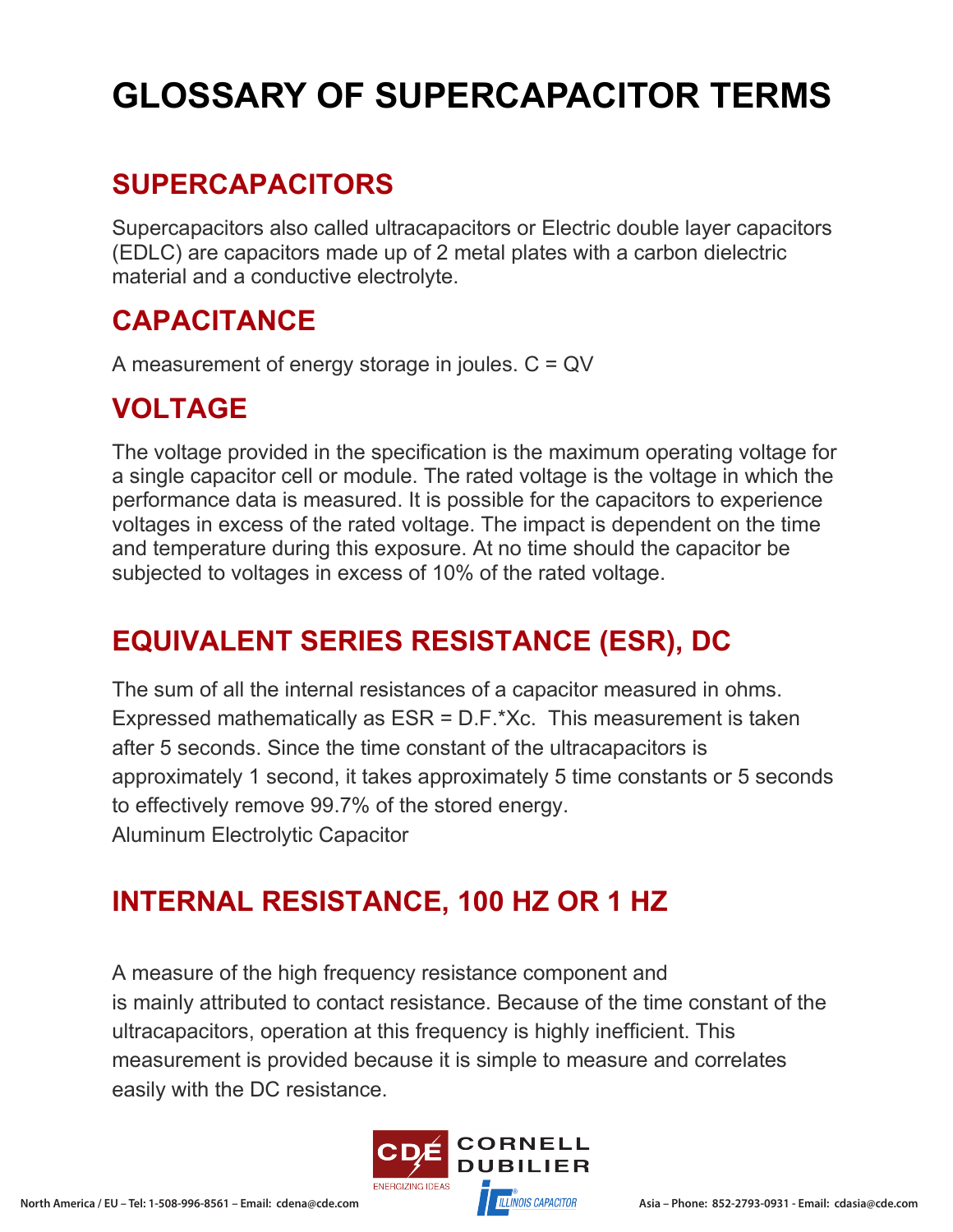#### **LIFE**

Expected performance change for the supercpacitor if held at rated voltage and 25°C for 10 years.

#### **CYCLE LIFE**

Expected performance change after cycling 500K times from rated voltage to half rated voltage. Cycling performed at a duty cycle resulting in no heating of the supercapacitor with the supercapacitor maintained at 25°C.

#### **AMBIENT TEMPERATURE**

The temperature of the environment, usually the still air surrounding the supercapacitor.

#### **LEAKAGE CURRENT**

Measure of the stray direct current flowing through capacitor after DC voltage is impressed on it. Stable parasitic current expected when capacitor is held indefinitely on charge at the rated voltage. This value is voltage and temperature dependent. Data sheet measurement is at rated voltage and 25°C.

#### **PASSIVE BALANCING**

Implies no variation in the voltage regulation as a function of the ultracapacitor condition. The most typical method of passive balancing utilizes resistors. The concept of resistive balancing employs resistors in parallel with the supercapacitors.

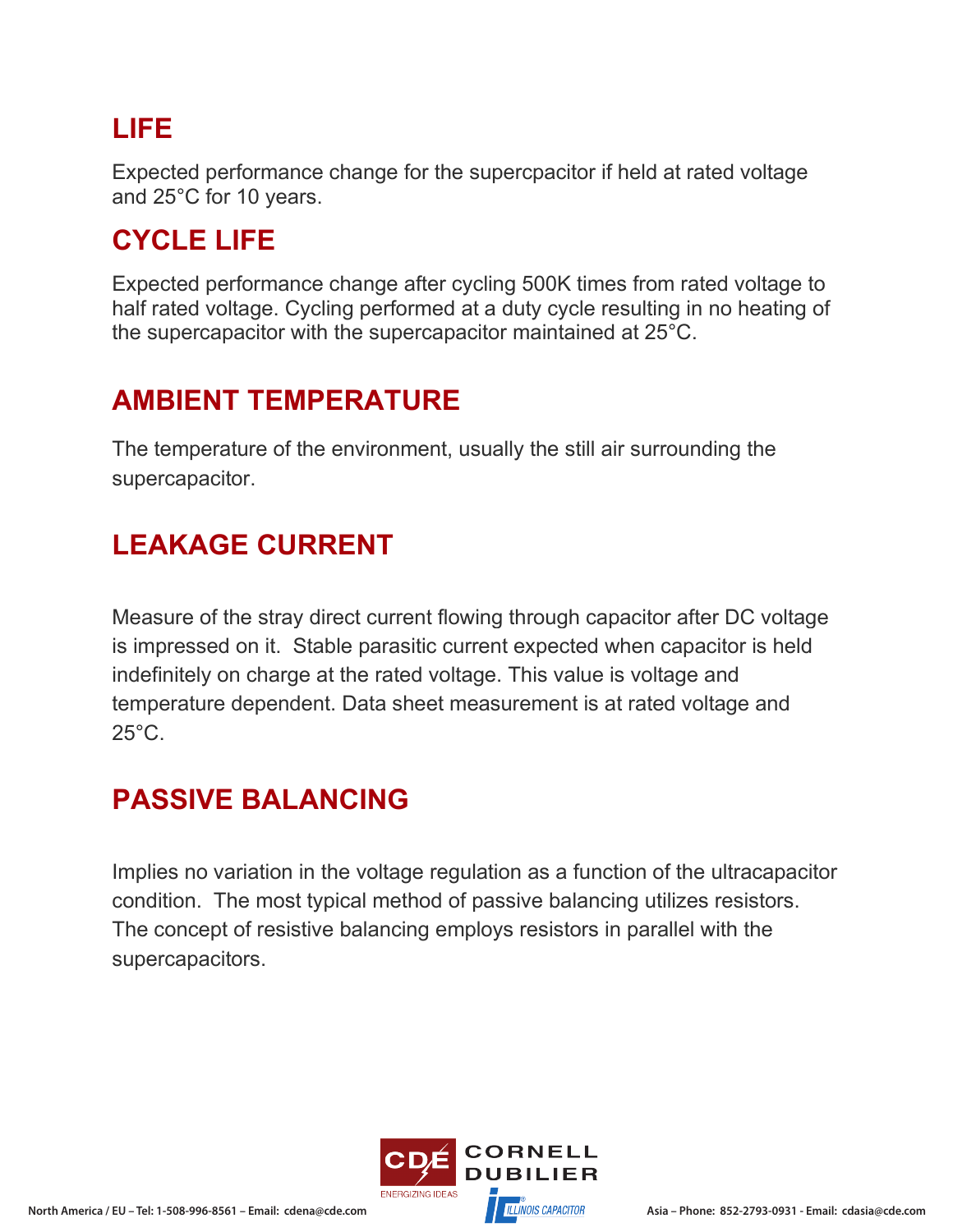#### **ACTIVE BALANCING**

For applications with a limited energy source or high level of cycling an active voltage balancing circuit is preferred since it typically draws much lower current in steady state and only requires larger currents when the cell voltage is out of balance. The active circuit forces the voltage at the nodes of series connected cells to stay below a fixed reference voltage.

#### **MAXIMUM OPERATING**

Represents the maximum voltage that can be safely implemented by UL810a.

#### **CAPACITANCE**

A measure of the energy storage capability of a capacitor at a given voltage usually expressed in farads, microfarads, nanofarads, or picofarads.

## **CAPACITOR IN PARALLEL**

When capacitors are connected in parallel, the total capacitance is the sum of the individual capacitors' capacitances. This also increases ripple-current tolerance.

#### **CAPACITOR IN SERIES**

Capacitors connected in series for a higher total voltage rating, although this configuration will have a lower total capacitance than any single one in the circuit. This series circuit offers. The voltage drop across each capacitor is the sum of the total applied voltage.

#### **ELECTROLYTE**

A current-conducting solution between the electrodes of a capacitor used to replenish the dielectric in a supercapacitor.

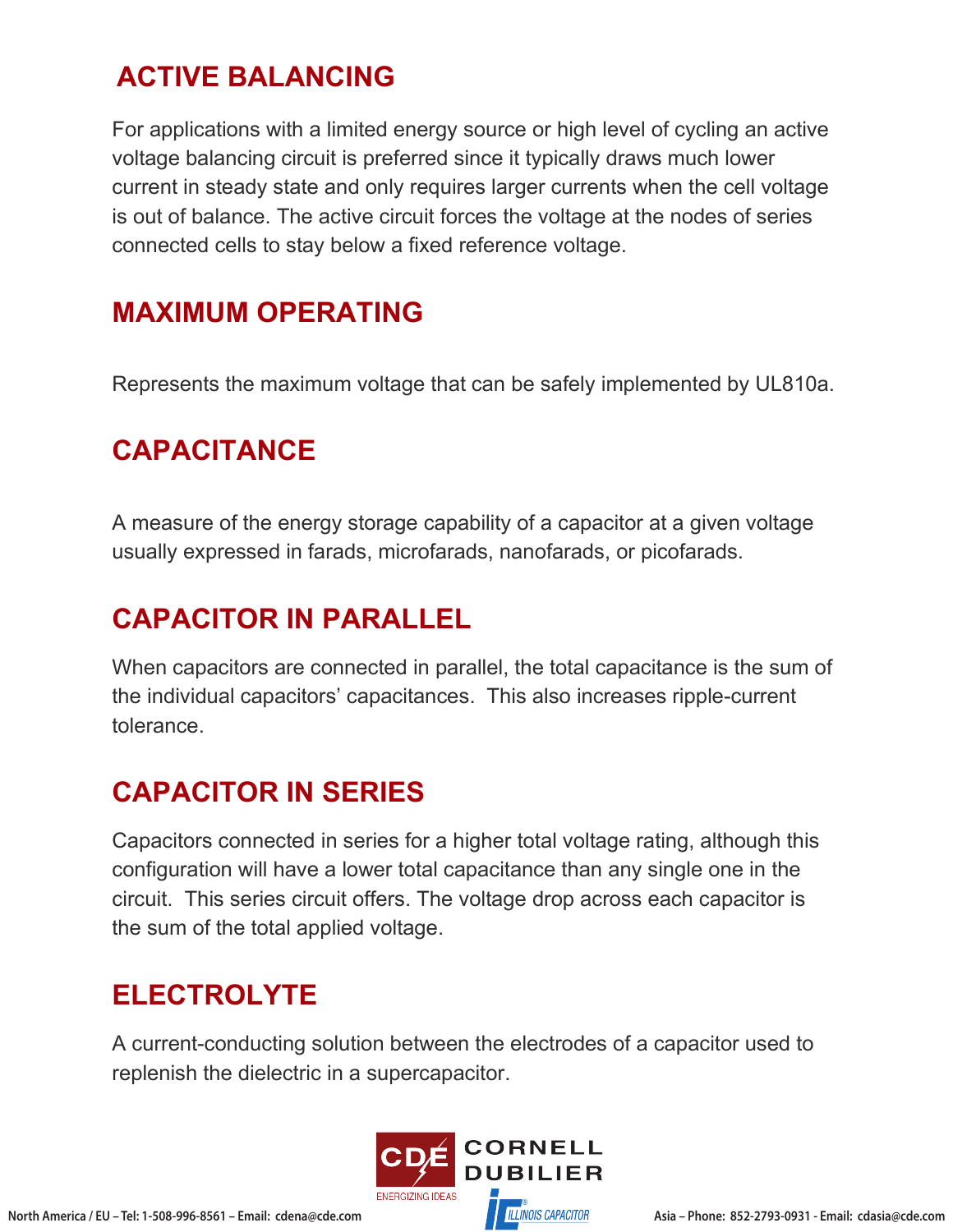#### **85/85 STRESS TEST RATING**

85/85 refers to a component having been subjected to an extended-life stress test at a temperature of 85°C and humidity of 85%. After 1000 to 2000 hours (typical), the parts are examined for signs of corrosion or other indications of potential failure.

#### **FARAD**

The basic unit of a measure of a capacitor. A capacitor charged to 1 volt with a charge of 1 coulomb would have a capacitance of 1 farad. 1 microF = .000001 Farads.

#### **OPERATING TEMPERATURE**

The temperatures range, usually stated in Celcius, in which a capacitor can operate within rated specifications.

# **OVERVOLTAGE**

A voltage applied to a capacitor that is above its rated operating voltage. In a dielectric withstand test, capacitors are overvoltage-tested (Hi-Pot tested) at 1.5X or 2X its rated voltage.

#### **POLARITY**

For manufacturing and consistency purposes the terminals are marked with polarity. It is recommended practice to maintain the polarity although catastrophic failure will not occur if the ultracapacitor is reversed charged for some reason. Reverse polarity will cause accelerated life reduction.

## **RADIAL**

A capacitor in which both leads are connected to one end of the main component. Radial-leaded capacitors are typically mounted vertically to a circuit board.